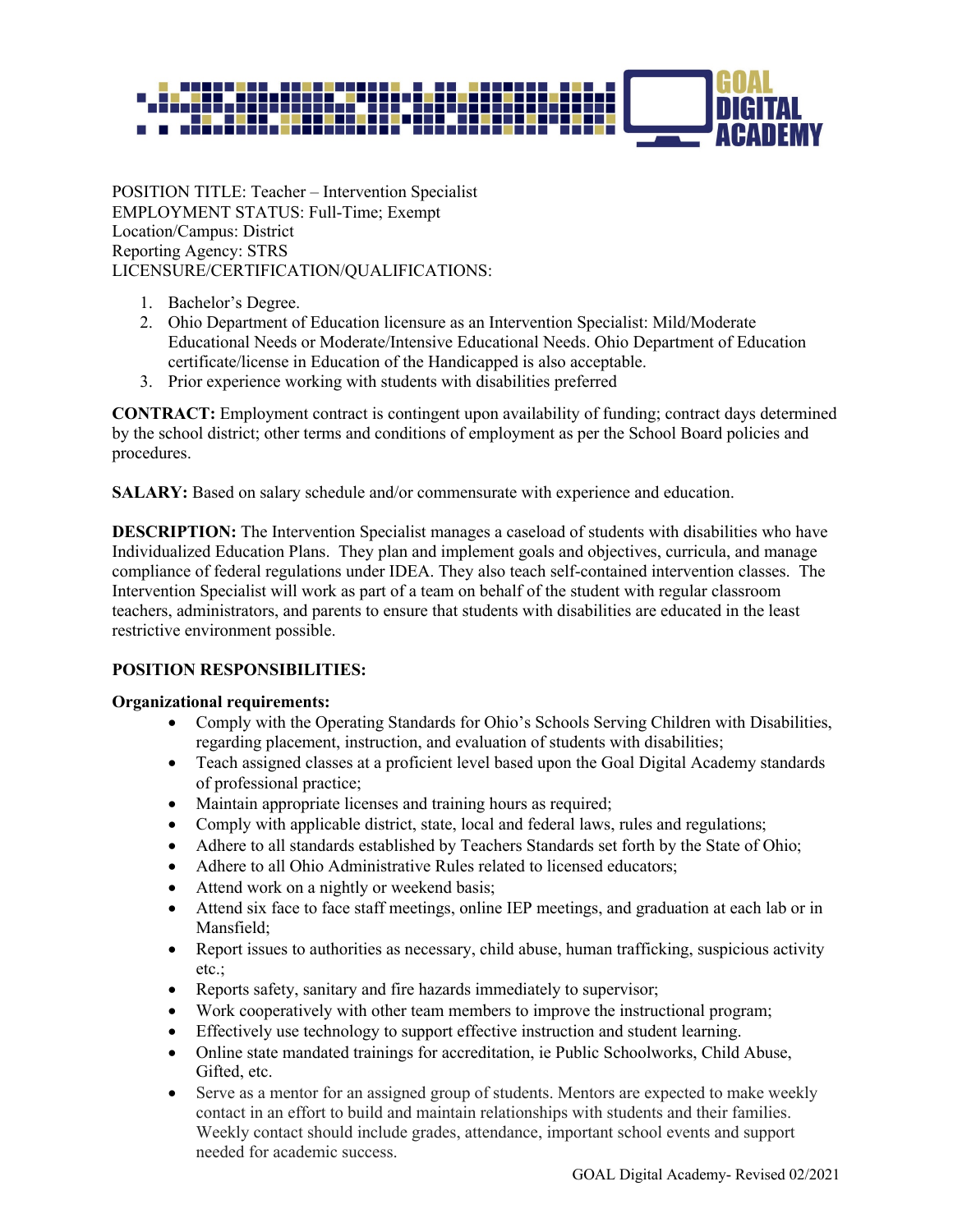

## **Family Relationships:**

- Return phone calls or emails within a 24-hour period;
- Maintain consistent contact with students who are not completing assignments through Canvas' gradebook. If a student has failed to submit assignments by Wednesday for the previous week, they receive a message and then receive a daily phone call, text, etc. reminder until the work is completed. Messages are phrased positively;
- Find ways to engage students in your course by contacting them on a regular basis. This could include, phone, email, text, open office hours for students to call, etc.;
- Use Dropout Detective weekly to identify the students who need additional motivation and support. Contact all yellow and red students and their regular education teachers to understand why students are struggling. Message students and provide positive feedback to students each time you see them engage with the course;
- Use the alert function in Canvas Dropout Detective to keep advocates in the loop about students who have missed a full week of assignments or if a student has not responded to at least three message attempts;
- Alert the advocate of any special issues or family needs you learn about, so they can connect students to the community services. Also, make sure to put information about the community resource section of the website on every home page of your courses;

## **Curriculum and pedagogy:**

- Adapt vendor curriculum for Canvas;
- Be knowledgeable about vendor curriculum scope and sequence;
- Use data to identify portions of courses that students struggle with and develop supplemental curriculum in response to data analysis of student achievement and progress using the QM matters rubric for quality;
- Submit a self-evaluation of any new teacher created curriculum prior to rolling it out (using QM rubric scoring);
- As a teacher data team, complete an annual data analysis of student progress and productivity to find courses, units and lessons that students struggle with. Create a plan for developing new curriculum to fill gaps;
- Apply trauma informed approaches to course assignments and feedback;
- Continually monitor Canvas setup to ensure it is efficient and easy to navigate.

## **Routines:**

- Teachers provide a weekly announcement on the course home page with tips for the course success, motivational sayings that apply trauma informed approaches and other support to develop profile of graduate;
- Teachers grade and post work within 72 hours;
- Updated weekly tasks and resources for lessons of the week by midnight Sunday;
- Maintain professional license and participate in LPDC;
- Teachers establish regular office hours weekly where students can talk to them in real time or get one on one help on academics.

## **Special education requirements:**

- Establish an effective instructional program for students with disabilities that is aligned with the Ohio Academic Content Standards;
- Participate in the evaluation process and use data from the evaluation to create goals and objectives;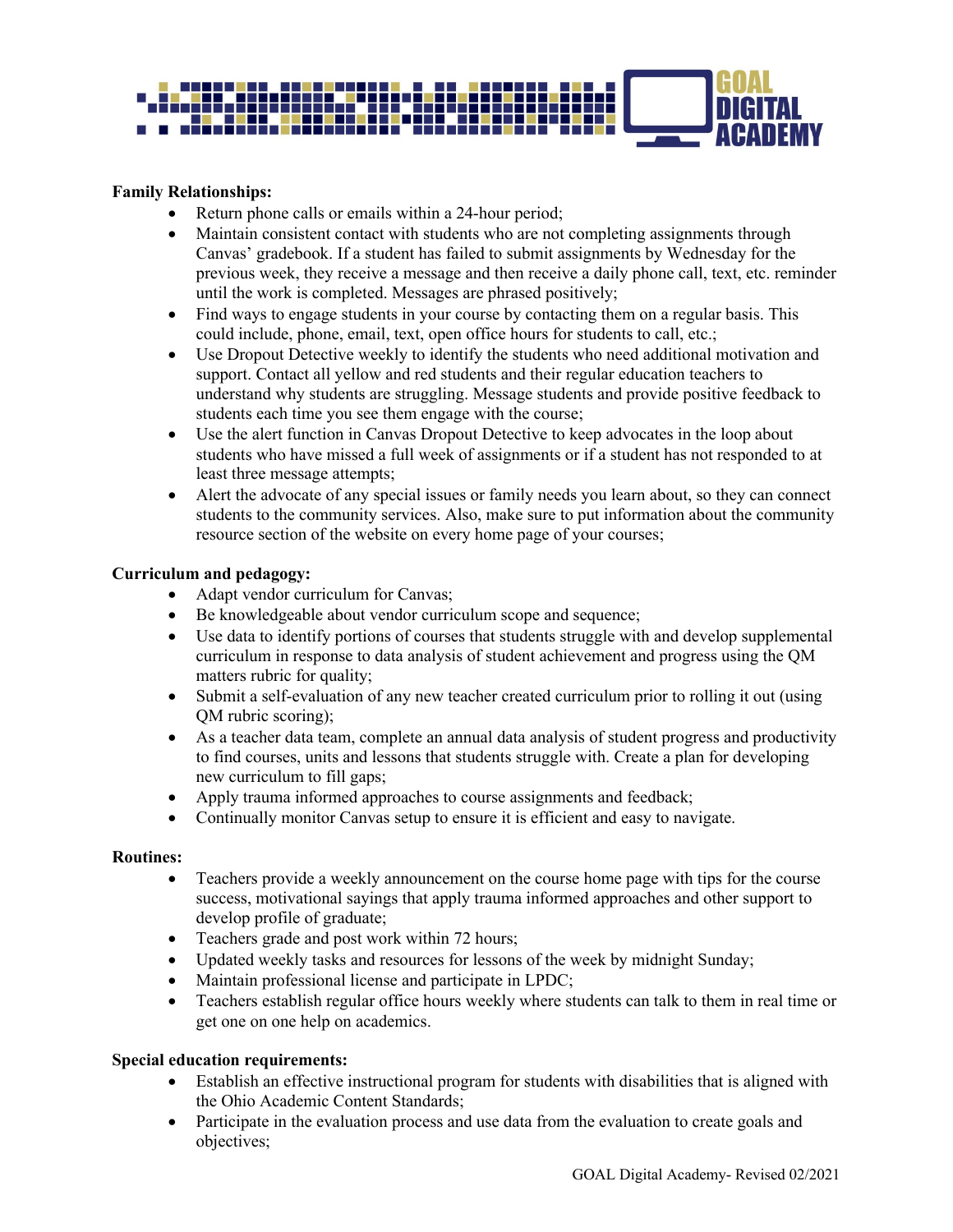

- Evaluate, interpret, and apply results from standardized achievement tests; administer alternate assessments when appropriate;
- Demonstrate the ability to maintain an effective classroom management system; provide for special behavioral needs of individual students;
- Collaborate with behavior specialists to develop behavior management plans;
- Conduct IEP and transition meetings and meet all compliance deadlines and establish transition plans;
- Participate in Intervention Assistance Team meetings on request;
- Monitor students, as assigned, in non-academic situations (e.g. fire drills, holiday parties or field trips);
- Develop, with supervisor appropriate emergency procedure plans for individual students.

## **Measures of success:**

- State grade card for compliance
- State report card scores for reducing gaps with SWD
- Canvas review (grading, communication, activity)
- Attendance
- **IEP** review

## **SKILLS, ABILITIES AND KNOWLEDGE:**

- Knowledge of the Operating Standards for Ohio's Schools Serving Children with Disabilities
- Knowledge of FERPA and HIPPA
- Knowledge of Ohio's Academic Content Standards
- Knowledge of IEP's
- Knowledge of state testing and alternative assessment
- Knowledge of current educational issues and best practices
- Knowledge of behavior management techniques
- Knowledge of Crisis Prevention Intervention (CPI) strategies
- Knowledge of trauma informed approaches to learning and discipline
- Knowledge of effective intervention strategies for specific disabilities
- Knowledge of community agencies that can support students with disabilities
- Knowledge of classroom management techniques
- Ability to use applications GOAL selects to communicate, teach, collect data and maintain student records
- Ability to analyze and interpret assessment data
- Ability to communicate effectively both orally and in writing
- Ability to maintain confidentiality
- Ability to develop and maintain effective working relationships with students, co-workers, administrators, and public
- Ability to work with teachers and students to demonstrate ways of supporting students in the regular classroom
- Ability to work with teams to analyze, synthesize, and evaluate program progress and implement changes.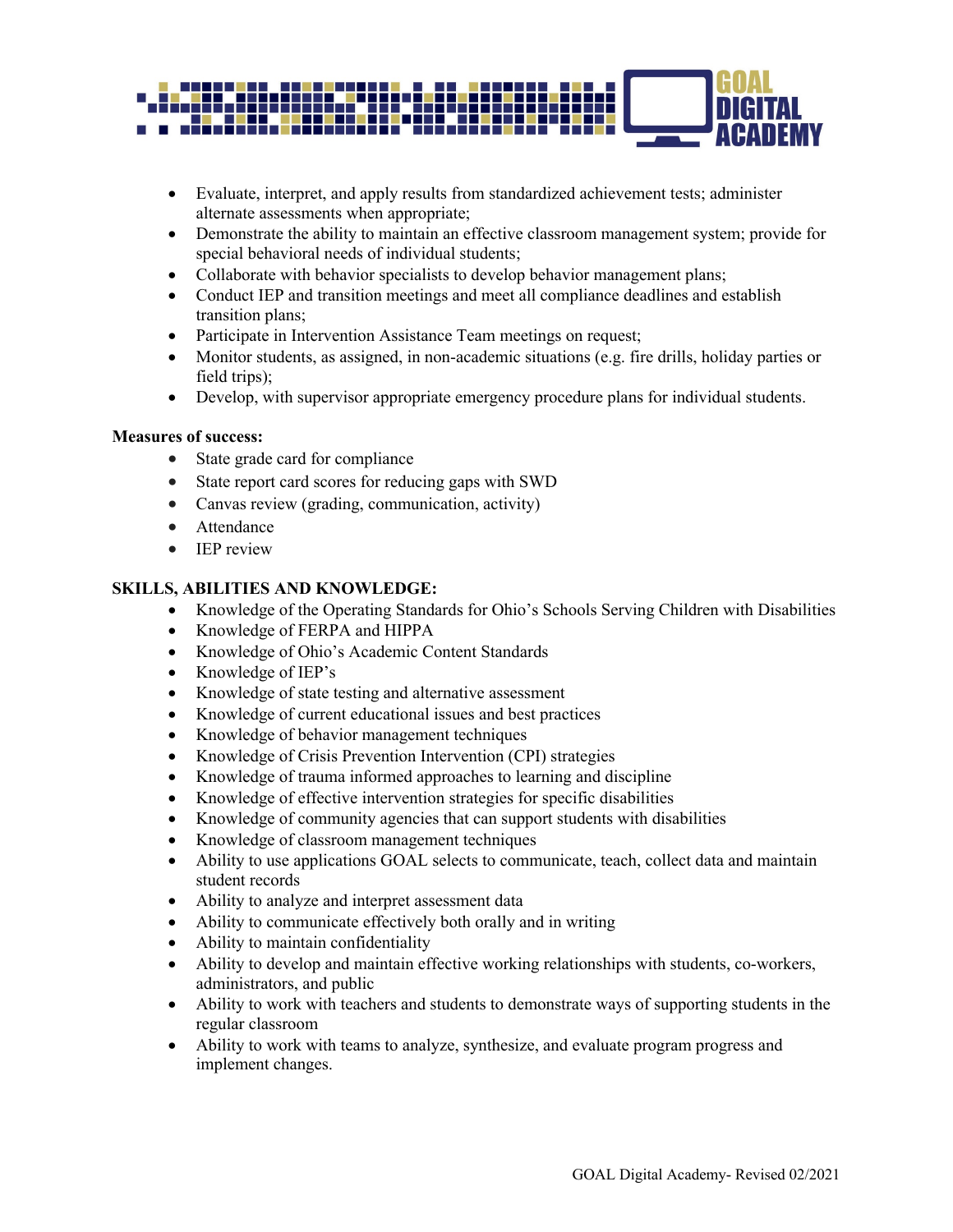

# **PHYSICAL DEMANDS & WORK ENVIRONMENT**:

The physical demands described are representative of those that must be met by an employee to successfully perform the essential functions of this job. Reasonable accommodations may be made to enable individuals with disabilities to perform the essential functions.

While performing duties of this job, the employee is regularly required to sit, walk, talk, or hear, and operate a computer and other technology devices.

The employee must occasionally lift and/or move up to fifty pounds (e.g. notebooks, reports). Specific vision duties of this job include close vision.

The noise level in the work environment is relatively quiet but may escalate in group or event settings. The work environment may include exposure to disease and infections.

The employee may be required to deal with students with behavioral risks. The employee may occasionally have to restrain students.

This position may require attendance at meetings outside of regular work hours (e.g. early morning, after school).

This position involves stress as a result of the responsibility to ensure that laws, regulations and procedural rules are followed, the responsibility of dealing with individual student concerns and maintaining student discipline, and the demands of maintaining effective communication with other staff members, students and parents.

## **ADDITIONAL REQUIREMENTS:**

The employee shall remain free of any alcohol or non-prescribed controlled substance in the workplace throughout his/her employment at GOAL Digital Academy.

The employee must complete a satisfactory background check.

The employee shall have a valid driver's license or available transportation.

The employee is responsible for familiarizing him/herself with the GOAL Digital Academy Handbook as well as Board Policy employee expectations.

This job description is subject to change and in no manner states or implies that these are the only duties and responsibilities to be performed by the employee.

The employee will be required to follow the instructions and perform duties required by the employee's supervisor and/or Superintendent.